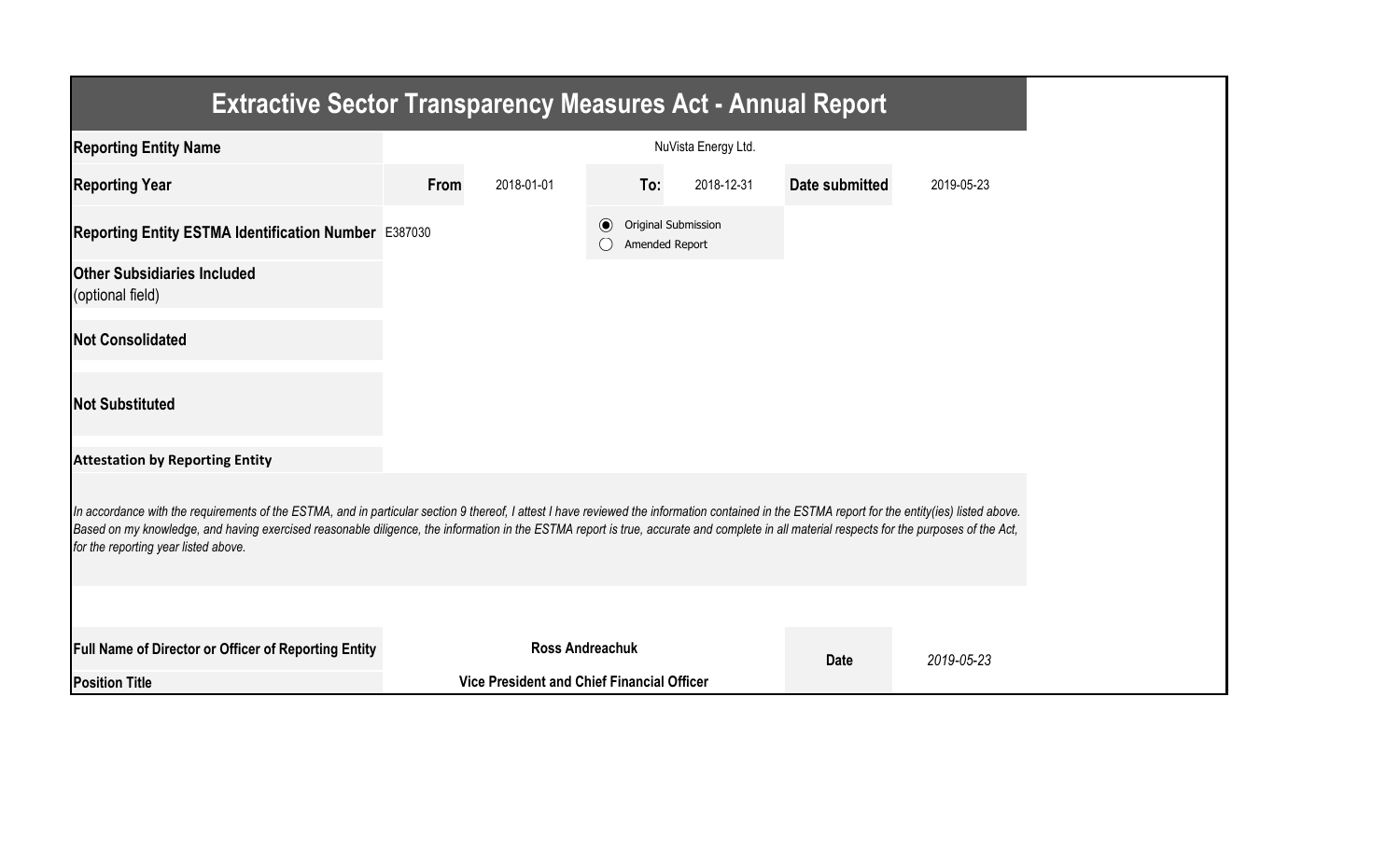|                                                                                                                                                                                  | <b>Extractive Sector Transparency Measures Act - Annual Report</b>         |                                                                                 |           |                  |           |                                |                     |                              |                                               |                                      |                                                                                                                                                                                                                                                                                                                                                                                                                                                                                                                                                       |  |
|----------------------------------------------------------------------------------------------------------------------------------------------------------------------------------|----------------------------------------------------------------------------|---------------------------------------------------------------------------------|-----------|------------------|-----------|--------------------------------|---------------------|------------------------------|-----------------------------------------------|--------------------------------------|-------------------------------------------------------------------------------------------------------------------------------------------------------------------------------------------------------------------------------------------------------------------------------------------------------------------------------------------------------------------------------------------------------------------------------------------------------------------------------------------------------------------------------------------------------|--|
| <b>Reporting Year</b><br><b>Reporting Entity Name</b><br><b>Reporting Entity ESTMA</b><br><b>Identification Number</b><br><b>Subsidiary Reporting Entities (if</b><br>necessary) | To:<br>From:<br>2018-01-01<br>2018-12-31<br>NuVista Energy Ltd.<br>E387030 |                                                                                 |           |                  |           | <b>Currency of the Report</b>  | CAD                 |                              |                                               |                                      |                                                                                                                                                                                                                                                                                                                                                                                                                                                                                                                                                       |  |
| <b>Payments by Payee</b>                                                                                                                                                         |                                                                            |                                                                                 |           |                  |           |                                |                     |                              |                                               |                                      |                                                                                                                                                                                                                                                                                                                                                                                                                                                                                                                                                       |  |
| <b>Country</b>                                                                                                                                                                   | Payee Name <sup>1</sup>                                                    | Departments, Agency, etc<br>within Payee that Received<br>Payments <sup>2</sup> | Taxes     | <b>Royalties</b> | Fees      | <b>Production Entitlements</b> | <b>Bonuses</b>      | <b>Dividends</b>             | Infrastructure<br><b>Improvement Payments</b> | <b>Total Amount paid to</b><br>Payee | Notes <sup>34</sup>                                                                                                                                                                                                                                                                                                                                                                                                                                                                                                                                   |  |
| Canada                                                                                                                                                                           | County of Grande Prairie No. 1                                             |                                                                                 | 10,000    |                  | 10,000    |                                | ٠                   | ٠                            | 540,000                                       | 560,000                              | \$540,000 was paid to upgrade a road<br>for the county                                                                                                                                                                                                                                                                                                                                                                                                                                                                                                |  |
| Canada                                                                                                                                                                           | Dene Tha First Nation                                                      |                                                                                 | 50,000    | $\sim$           | 50,000    | $\sim$                         | $\bar{\phantom{a}}$ | $\sim$                       | $\sim$                                        | 100,000                              |                                                                                                                                                                                                                                                                                                                                                                                                                                                                                                                                                       |  |
| Canada                                                                                                                                                                           | Government of Canada                                                       |                                                                                 | - 1       | $\sim$           | 200,000   | Γ,                             | ×.                  | $\mathcal{L}^{\mathcal{A}}$  | $\sim$                                        | 200,000                              |                                                                                                                                                                                                                                                                                                                                                                                                                                                                                                                                                       |  |
| Canada                                                                                                                                                                           | Government of Alberta                                                      |                                                                                 | 450,000   | 18,330,000       | 1,930,000 |                                | 90,000              |                              |                                               |                                      | Royalties paid in-kind total \$130,000<br>and are valued at the fair market<br>value of the volumes taken in-kind<br>based on NuVista's realized sales<br>price.<br>Payee includes recipients:<br>ABSA;<br>Alberta Energy Regulator;<br>Alberta Municipal Affairs Special<br>20,800,000 Areas Board;<br>Alberta Petroleum Marketing<br>Commission (APMC);<br>Alberta Sustainable Resource<br>Development;<br>Department of Energy;<br>Department of Resource<br>Development;<br>Grande Prairie Regional College;<br>Grande Prairie Regional Hispital; |  |
| Canada                                                                                                                                                                           | Mackenzie County                                                           |                                                                                 | 190,000   | $\sim$           | $\sim$    | $\sim$                         | $\sim$              | $\mathcal{L}_{\mathrm{eff}}$ | $\sim$                                        | 190,000                              |                                                                                                                                                                                                                                                                                                                                                                                                                                                                                                                                                       |  |
| Canada                                                                                                                                                                           | Municipal District of Greenview No. 8                                      |                                                                                 | 1,640,000 | $\sim$           | 590,000   | ÷.                             |                     | ÷.                           | $\sim$                                        | 2,230,000                            |                                                                                                                                                                                                                                                                                                                                                                                                                                                                                                                                                       |  |
| <b>Additional Notes:</b>                                                                                                                                                         | All payments are reported in Canadian dollars.                             |                                                                                 |           |                  |           |                                |                     |                              |                                               |                                      |                                                                                                                                                                                                                                                                                                                                                                                                                                                                                                                                                       |  |